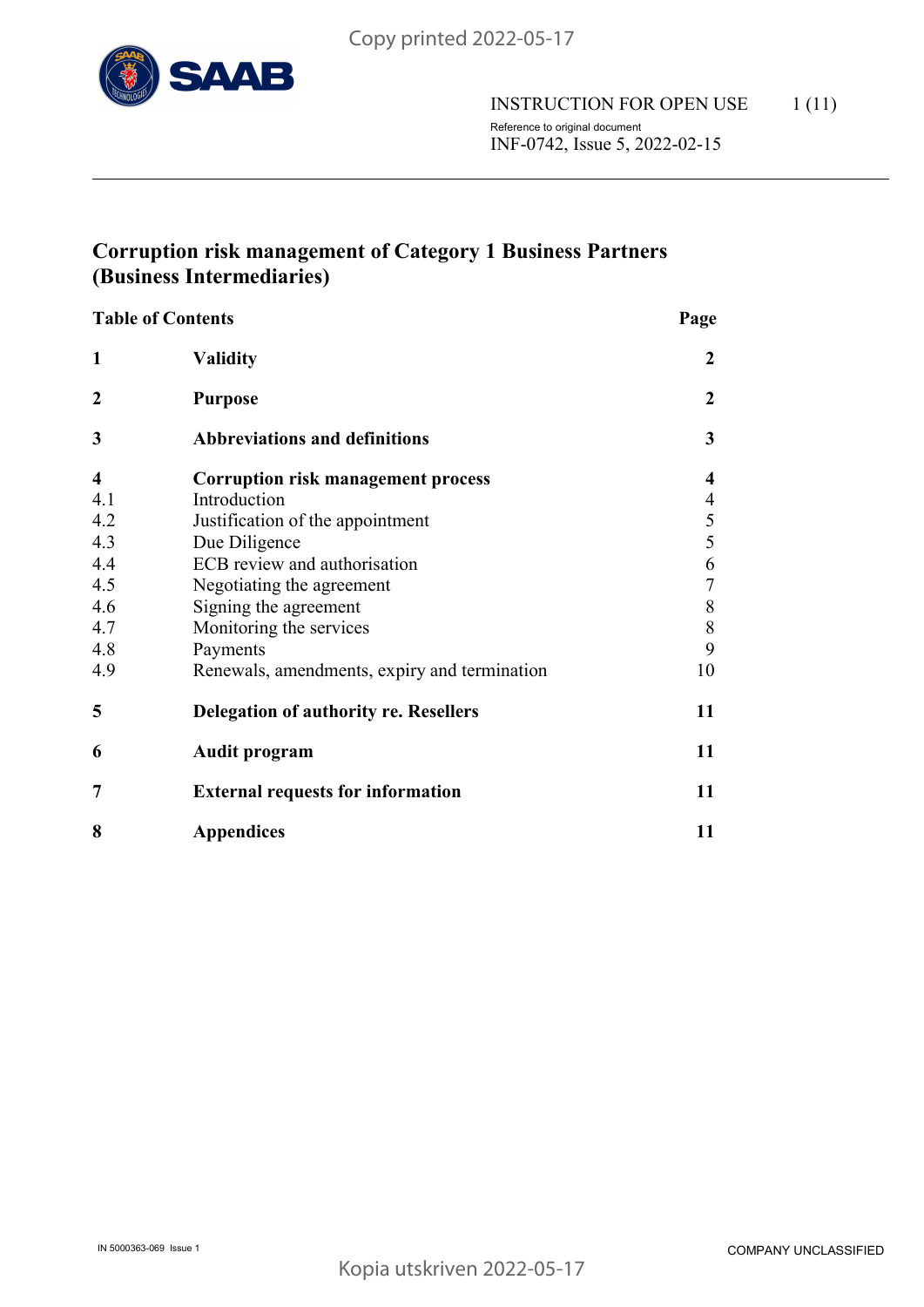

**1 Validity**

The entire Saab Group.

## **2 Purpose**

Saab will only transact and engage with business partners who will not expose Saab to unacceptable reputational or legal risks.

This document sets out the rules and procedures applicable to the corruption risk management of Category 1 Business Partners, also referred to as Business Intermediaries. These partners represent the highest level of third party risk as their acts are likely to be attributed to Saab and their engagement may be prohibited, require specific disclosure or be subject to revolving door policies. Their onboarding and management therefore call for particular attention.

| <b>Business partners</b>  | <b>Characteristics</b>                                                                                                                                                                            |
|---------------------------|---------------------------------------------------------------------------------------------------------------------------------------------------------------------------------------------------|
| <b>Market Consultants</b> | Companies that are engaged to promote, develop,<br>carry out, perform, assist or support the marketing<br>and sales of Saab's products and services.                                              |
| Lobbyists                 | Companies that are engaged to influence or advise<br>how to influence the strategic or political<br>environment or context for Saab's business.                                                   |
| <b>Offset Consultants</b> | Companies that are engaged to provide advice or<br>support in relation to offset programs or offset<br>transactions.                                                                              |
| Strategic advisers        | Persons or companies who are engaged on a retainer<br>or hourly/daily rate to provide high-level strategic or<br>other advice to Saab.                                                            |
| Resellers                 | Companies that are engaged to distribute or sell<br>Saab's products or services where Saab's order<br>intake value is expected to account for at least 50<br>percent of the prime contract value. |

The following table indicates business partners that belong in category 1.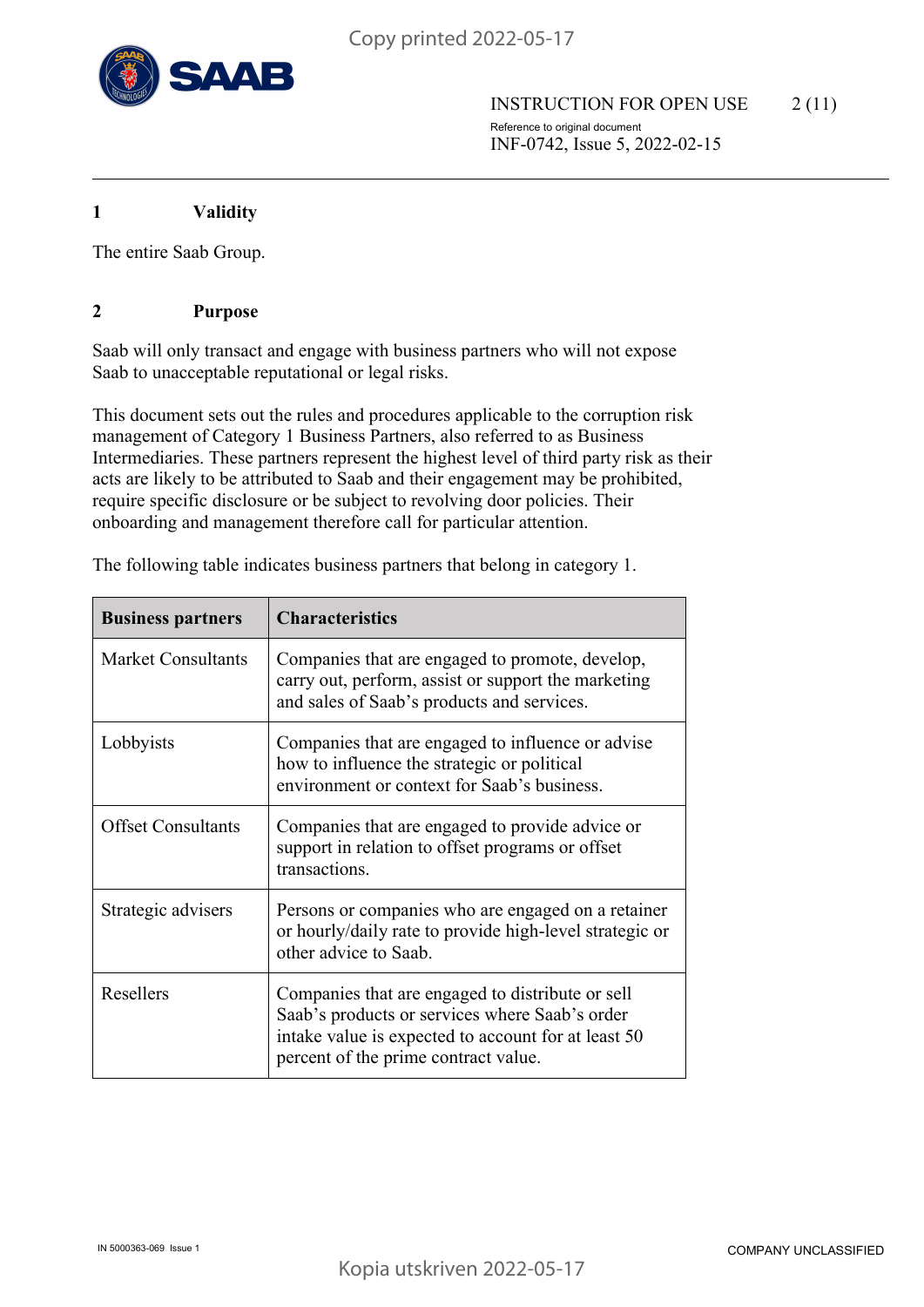

For more information and guidance about which business partners that are Category 1 Business Partners, please refer to Saab's Business Partner Categorization Table GMS-0518 or contact E&C or MNM.

Reference GMS-0518 Saab's Business Partner Categorization Table

## **3 Abbreviations and definitions**

**Agreement Monitor** means the person who has been specifically appointed to monitor the Business Intermediary's performance of services.

**Anti-Bribery Screening** means screening of the Business Intermediary against relevant databases, incl. denied parties and politically exposed persons lists.

**Business Intermediary or Category 1 Business Partner** means a person or a company who belong in category 1 according to Saab's Business Partner Categorization Table (GMS-0518).

Reference GMS-0518 Saab's Business Partner Categorization Table

**Business Justification (BJ)** means the document in digital or physical form to initiate and justify the appointment of a Business Intermediary.

**Corruption Perceptions Index (CPI)** means the index published annually by Transparency International which ranks countries by their perceived levels of public sector corruption.

**Due Diligence** means the investigation of the professional and ethical standing of a potential Business Intermediary.

**E&C** means Ethics and Compliance, Saab's specialist function for anti-bribery and corruption and business ethics (WHO-0276).

Reference WHO-0276 Saab Group, Group Legal Affairs, Ethics and Compliance

**ECB** means Ethics and Compliance Board, Saab's management body responsible for anti-bribery and corruption and business ethics (WHO-0268).

Reference WHO-0268 Terms of Reference for the Ethics and Compliance Board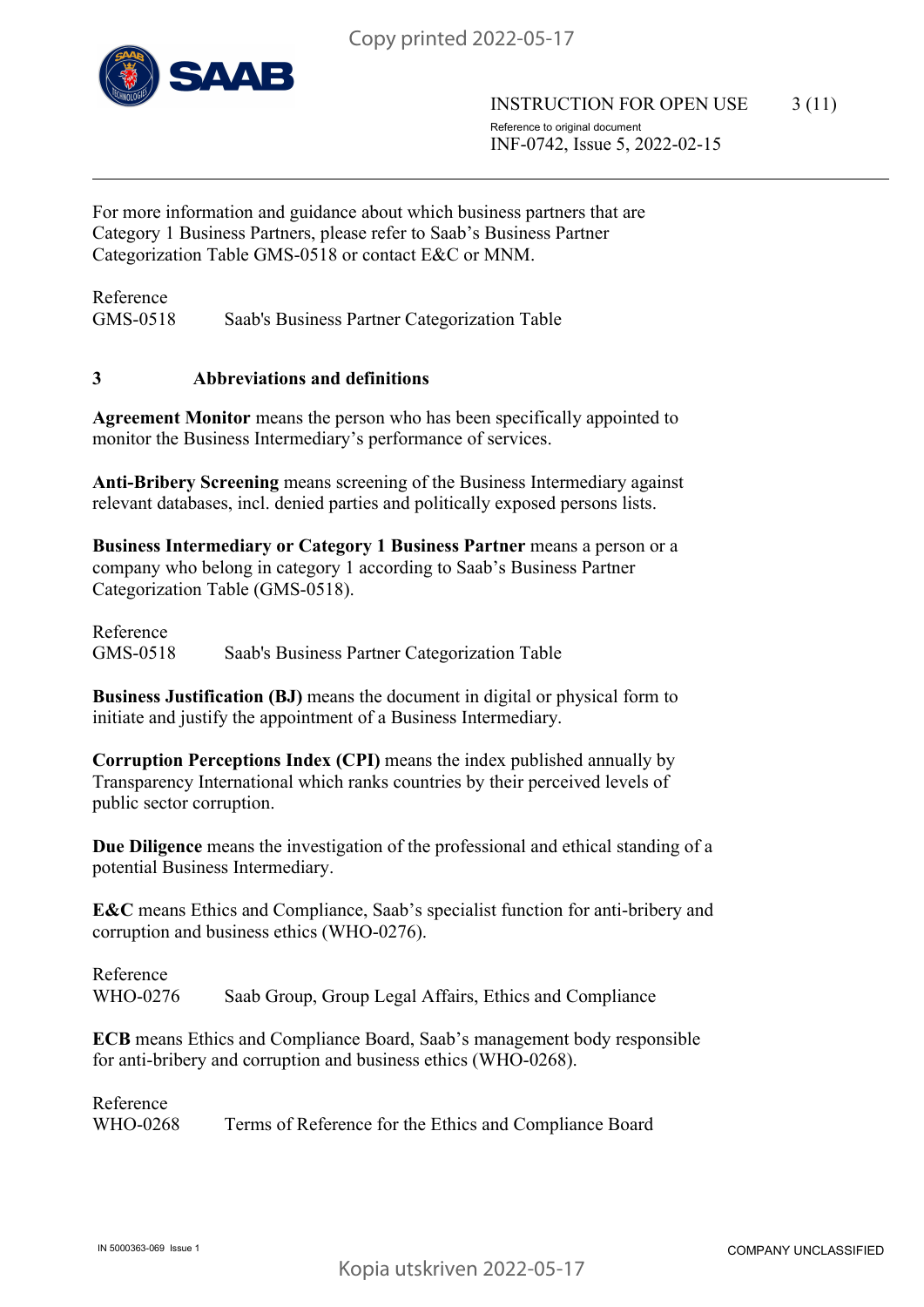

**Handover Statement** means the statement confirming the appointment of a Business Intermediary and setting out the general and specific monitoring responsibilities.

**Initiator** means the Saab organisation who wishes to appoint a Business Intermediary.

**MNM** means Market Network Management Saab's specialist function for appointment and management of business partners (WHO-0136).

Reference WHO-0136 Saab Group, Group Legal Affairs, Market Network Management

**Megadeal** means a business prospect with a potential order value in excess of [amount] SEK.

**Red Flag** means a fact, event or set of circumstances, or other information that may indicate a potential concern for illegal or unethical business conduct. Examples of Red Flags are set out in GMS-0525.

Reference GMS-0525 Bribery and Corruption Red Flags

**Renewal Endorsement Form (REF)** means the document in digital or physical form for the requested extension or renewal of a Business Intermediary agreement.

# **4 Corruption risk management process**

#### **4.1 Introduction**

The corruption risk management process for a Category 1 Business Partner is made up of a number of steps that serve to verify its integrity and suitability for the assignment, to bind it to Saab's anti-bribery and compliance expectations and to monitor and record its performance and conduct.

Under no circumstances shall a Business Intermediary be engaged or instructed to carry out any services without completion of all steps leading up to the signing of an agreement in accordance with this process. An on-boarded Business Intermediary may not be contracted for other services without prior consultations of MNM.

A flow chart of the process can be found in INF-0742 App 1

INF-0742 App 1 Flow Chart Corruption Risk Management Process Business Partner Category 1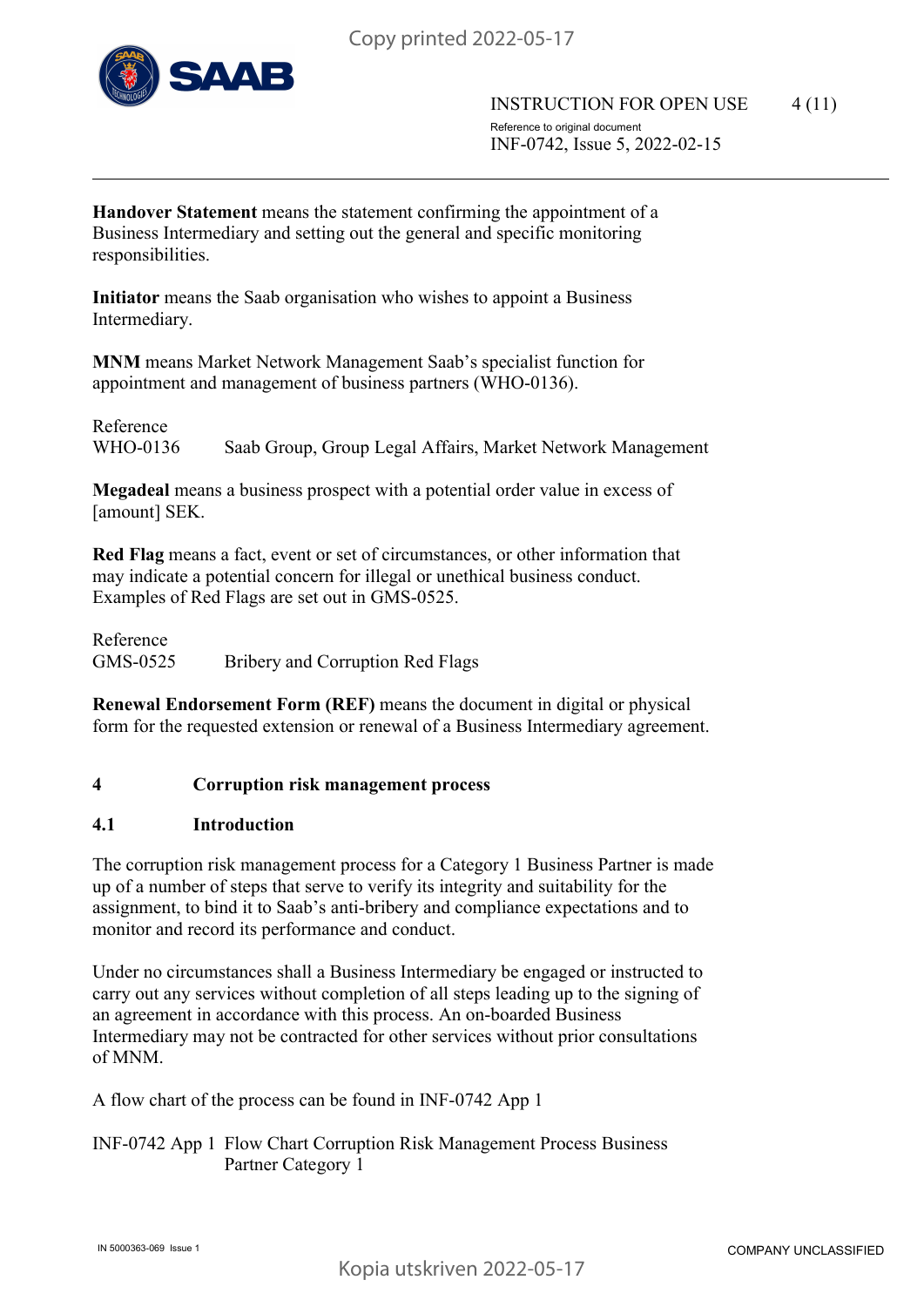

INSTRUCTION FOR OPEN USE 5 (11) Reference to original document INF-0742, Issue 5, 2022-02-15

## **4.2 Justification of the appointment**

An Initiator who wants to appoint a Business Intermediary shall submit a Business Justification to MNM. The purpose of the Business Justification is to initiate the corruption risk management process and to justify the commercial rationale for engaging the Business Intermediary.

The Business Justification shall be signed by the ultimate head of the Initiator (the Head of Group Marketing & Sales, the Business Area Head, the Operational Country Head or the Group Function Head, as applicable).

MNM shall review the Business Justification. The Initiator should be prepared for follow-up questions, particularly regarding the robustness of the business case and the justification for the proposed remuneration.

The remuneration shall always be determined to reflect a fair and reasonable compensation for the services, i.e. be proportionate to the scope, duration, level and quality of the services as well as the business risk carried by the Business Intermediary. The remuneration shall be based on the most objective elements possible.

The Business Justification will not be processed by MNM until it is fully completed and duly signed.

#### **4.3 Due Diligence**

Upon acceptance of the Business Justification, MNM shall initiate and perform a Due Diligence regarding the proposed Business Intermediary. This will include:

- 1. the collection and verification of Business Intermediary information using internal and external resources
- 2. anti-bribery screening
- 3. meeting and conducting interviews
- 4. providing anti-bribery training

The scope, depth and frequency of the Due Diligence will be based on the appointment's rating according to a predefined risk assessment model. MNM may decide to adjust the application in a specific case provided that the reasons therefore are recorded.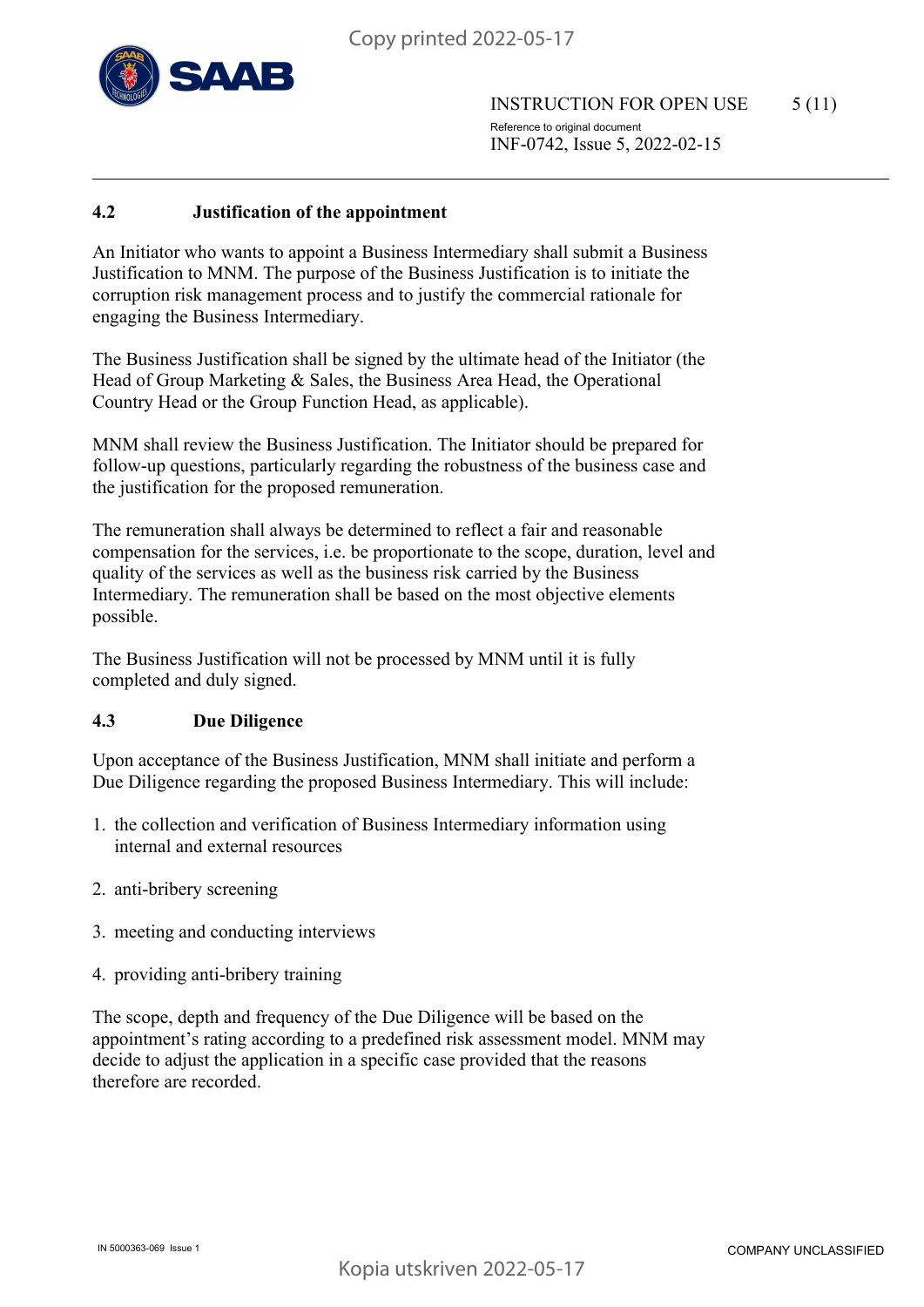

INSTRUCTION FOR OPEN USE 6 (11) Reference to original document INF-0742, Issue 5, 2022-02-15

#### **4.4 ECB review and authorisation**

Upon completion of the Due Diligence, MNM will decide whether to authorise or reject the appointment.

If MNM authorises the appointment, it shall be put before the ECB provided that the potential business case or the proposed remuneration meets the thresholds in the table 1 below.

MNM may also, after consultation with E&C, refer an appointment to the ECB due to policy issues.

MNM's referral of a proposed appointment to the ECB shall include a recommendation for resolution and be supported by relevant information, including e.g. the business case and the time scales, country specific restrictions, Due Diligence data and the proposed remuneration.

If MNM has rejected a proposed appointment, the Initiator may challenge the rejection and request that the matter should be put before the ECB. Any such request shall be made in writing to E&C.

If a matter is put before the ECB, the Head of the Initiator shall attend the ECB meeting and present the justification for the appointment.

The ECB will authorise or reject the appointment.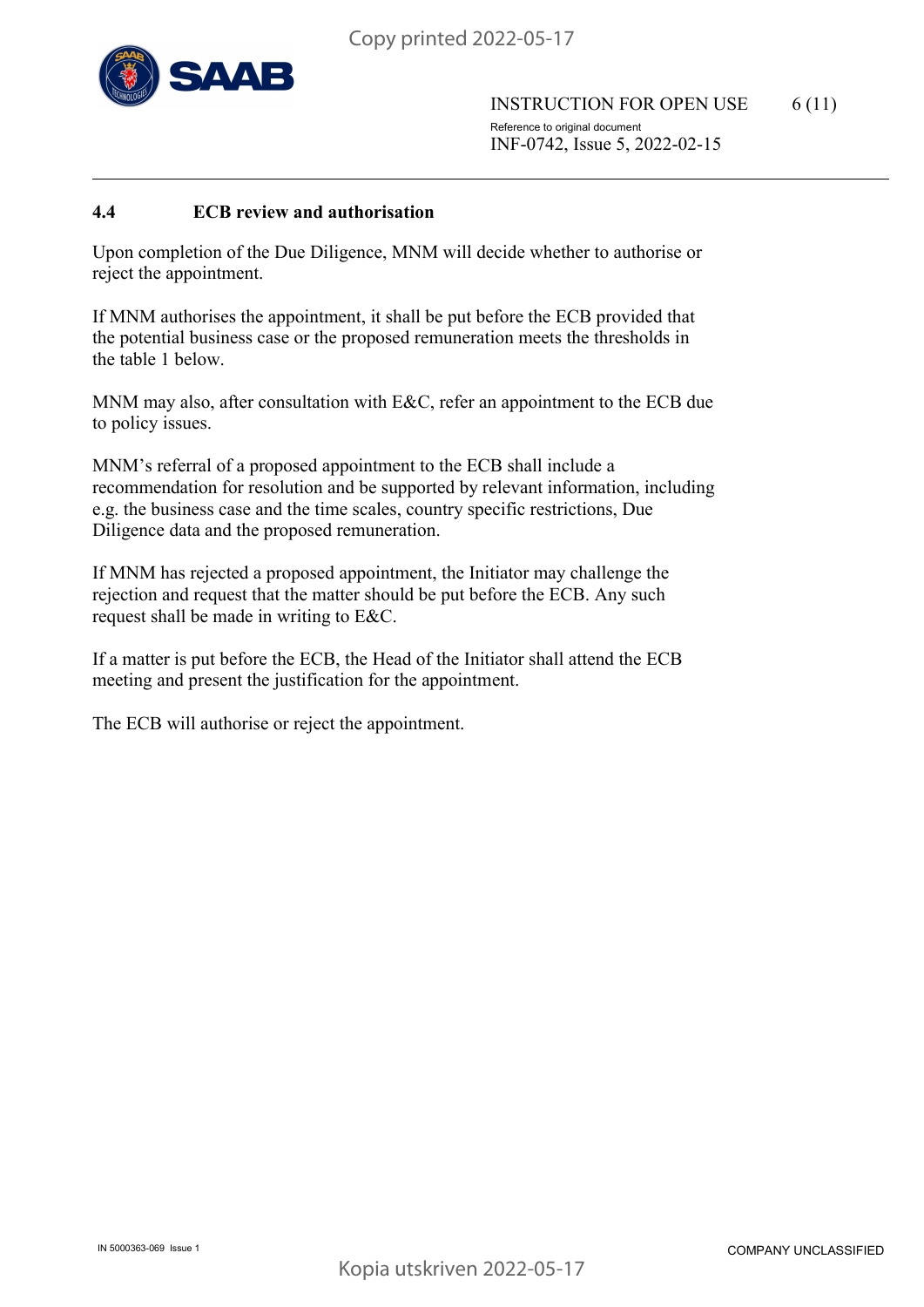

# Table 1: Thresholds for ECB referral

| <b>Engagement</b>                                                                                                                              | <b>MNM</b> responsibility            | <b>ECB</b> responsibility                                     |
|------------------------------------------------------------------------------------------------------------------------------------------------|--------------------------------------|---------------------------------------------------------------|
| Megadeal with success based<br>incentive or monthly fee in                                                                                     | Authorize and refer to<br><b>ECB</b> | Authorize or reject                                           |
| excess of SEK [amount]                                                                                                                         | Reject                               | Authorize or reject<br>following the Initiator's<br>challenge |
| Megadeal with monthly fee<br>below SEK [amount ]                                                                                               | Authorize                            | N/A                                                           |
|                                                                                                                                                | Reject                               | Authorize or reject<br>following the Initiator's<br>challenge |
| Other transactions where the<br>success based incentive may                                                                                    | Authorize and refer to<br><b>ECB</b> | Authorize or reject                                           |
| exceed [amount] SEK or the<br>monthly fee exceeds SEK<br>[amount], unless the<br>transaction takes place in a<br>country with a CPI $\geq$ 80. | Reject                               | Authorize or reject<br>following the Initiator's<br>challenge |
| All other transactions                                                                                                                         | Authorize                            | Policy issues only                                            |
|                                                                                                                                                | Reject                               | Authorize or reject<br>following the Initiator's<br>challenge |

#### **4.5 Negotiating the agreement**

All agreements with Business Intermediaries shall be in writing.

MNM is solely and exclusively responsible for negotiating the agreement with the proposed Business Intermediary, except in the case of Resellers where this responsibility vests with the relevant BA.

The agreements that MNM negotiates shall be based on templates approved by E&C. More significant deviations from such templates shall be discussed and agreed with E&C. The agreement term shall not exceed three years unless specifically approved by E&C or the ECB.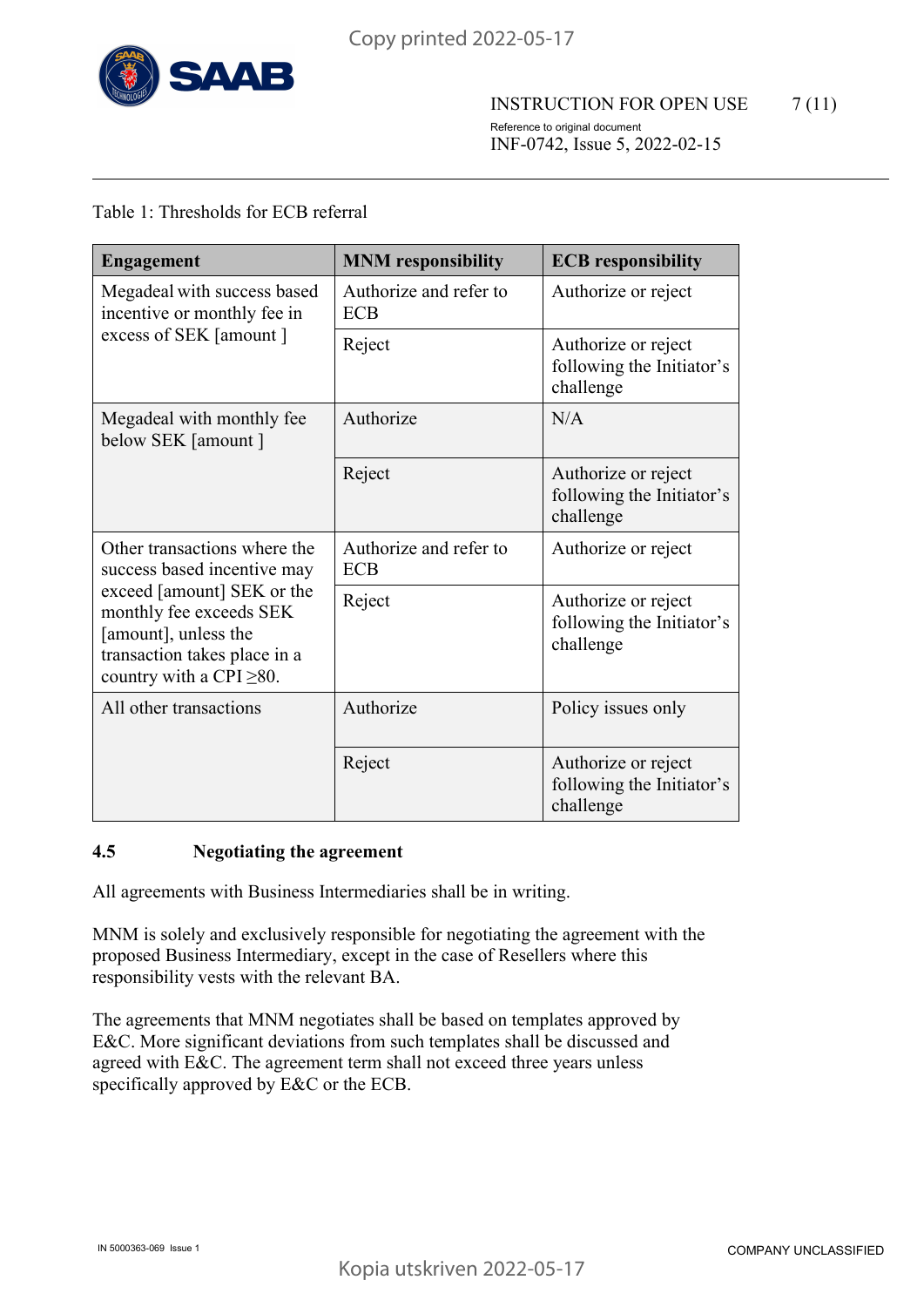

In the case of Resellers, the agreement shall include anti-bribery and corruption clauses based on templates approved by E&C or that have been reviewed and approved by a Saab Legal Counsel. The relevant BA may not initiate agreement negotiations with any Reseller prior to MNM's confirmation in writing of the authorisation of the appointment. The BA shall keep MNM informed of the status of the negotiations and must obtain MNM's approval to any commission in excess of that indicated in the Business Justification.

# **4.6 Signing the agreement**

All agreements except with Resellers shall be executed by the General Counsel under a standing power of attorney or, where this is not possible due to legal requirements, after written approval by the General Counsel.

All agreements with Resellers shall be signed in accordance with the signing authority applicable to the operations of the relevant BA. The BA shall submit a copy of any signed Reseller agreement to MNM.

MNM shall keep a copy of the executed agreement and forms and documents completed and submitted as part of the appointment process.

## **4.7 Monitoring the services**

Once the agreement has been executed, MNM will inform the Initiator and issue a Handover Statement to the Agreement Monitor. MNM will also register the Business Intermediary for continuous Anti-Bribery Screening.

The Handover statement will detail the general and specific monitoring responsibilities of the Agreement Monitor. These include:

- to follow-up that the Business Intermediary's performance of services conforms to the Business Justification and the agreed scope of work
- to ensure that the Business Intermediary submits activity reports in accordance with the agreement
- to review and store the activity reports and deal with any discrepancies
- to keep records of his or her interactions with the Business Intermediary, these records may come in many different forms such as notes of meetings and telephone conversations, emails and letters
- to look out for any Red Flags that may present themselves in the performance of the agreement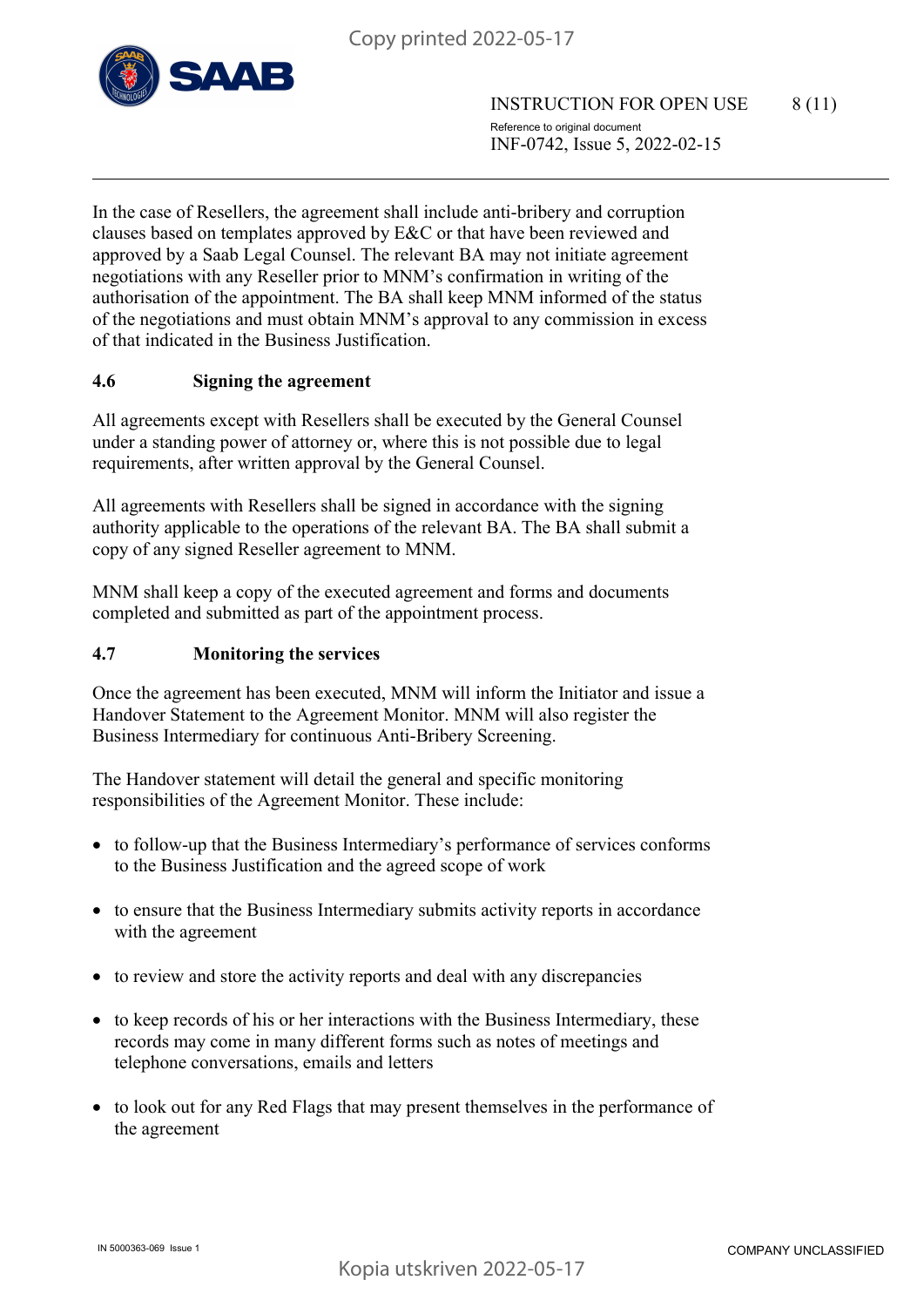

- to report any identified Red Flags immediately to MNM or E&C
- to maintain a professional relationship, free of personal interests, with the Business Intermediary
- to inform relevant personnel of the termination or expiry of the Business Intermediary agreement to ensure that there are no further business dealings between the Initiator and the Business Intermediary.

The existence of an Agreement Monitor does not absolve all other parts of the Initiator's organisation from their responsibility to follow-up and monitor the Business Intermediary's performance of services and to raise any detected Red Flags.

Examples of Red Flags are set out in GMS-0525.

Reference GMS-0525 Bribery and Corruption Red Flags

The existence of a Red Flag does not mean that Saab automatically must cease dealing with the Business Intermediary, but any Red Flag must be promptly investigated and resolved. If and how a Red Flag can be resolved will depend on its nature and the circumstances at hand.

#### **4.8 Payments**

Group Marketing & Sales and each Business Area, Operational Country or Group Function who makes payment to a Business Intermediary shall appoint a person with specific responsibility to verify and ensure that:

- the payment request is in accordance with the Business Intermediary agreement
- the reimbursement of possible expenses is allowed by the Business Intermediary agreement and related receipts include details of the purpose and recipients of the expenses
- the Business Intermediary has performed the contracted services to the satisfaction of Saab, including submission of activity reports
- there are no unresolved Red Flags in relation to the performance of the Business Intermediary agreement.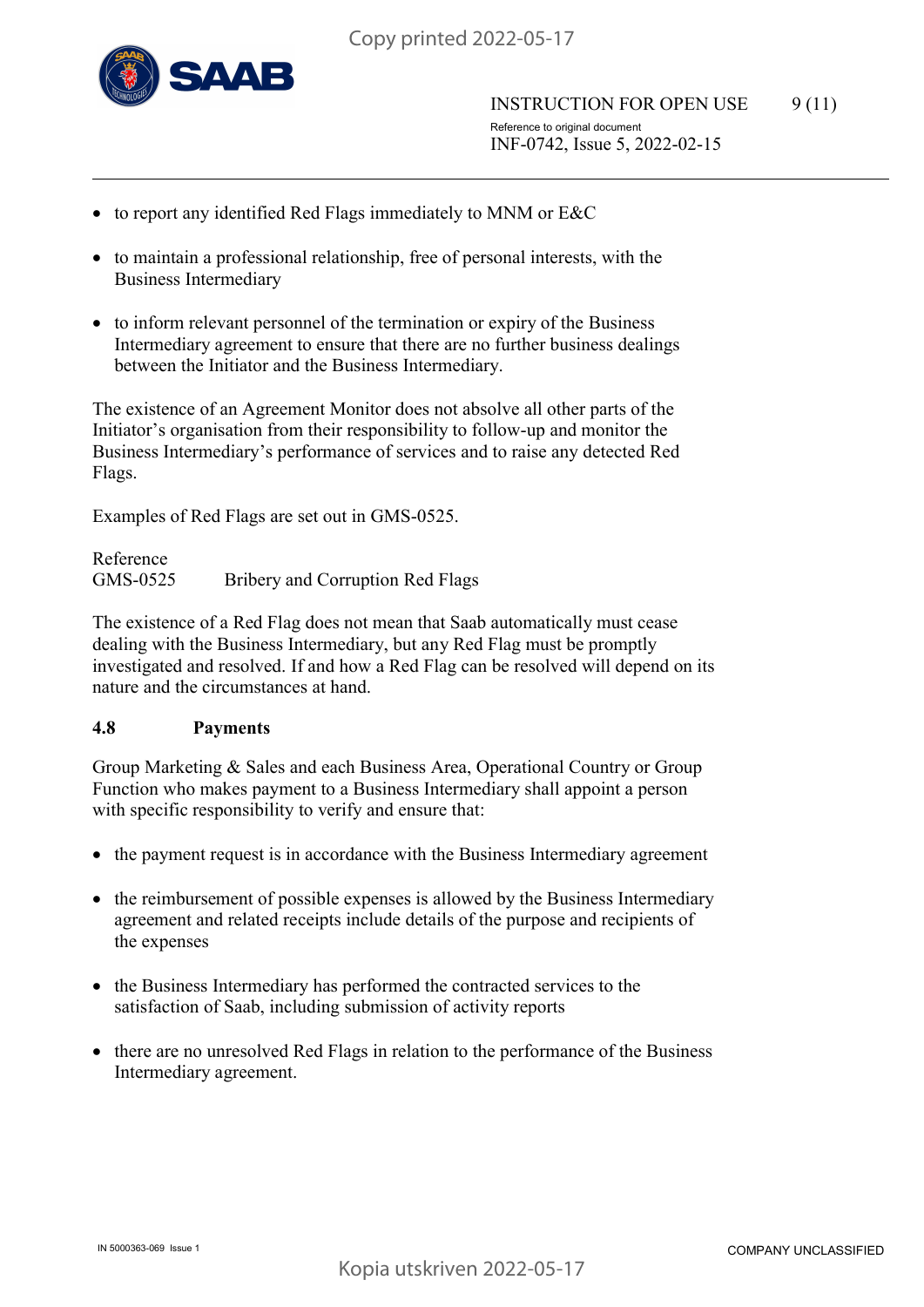

INSTRUCTION FOR OPEN USE 10 (11) Reference to original document INF-0742, Issue 5, 2022-02-15

Cash payments or payments by unusual means or methods are strictly prohibited. Payments shall only be made, save in legitimate exceptional circumstances, in the country where the Business Intermediary is active or registered, in the latter case on the condition that the registration reflects a substantive actual business presence in that jurisdiction.

All payments shall be made against invoices issued by the Business Intermediary and shall be duly recorded in Saab's books.

#### **4.9 Renewals, amendments, expiry and termination**

Unless E&C decides otherwise, all renewals of, or amendments to, Business Intermediary agreements must follow the same process as the initial appointment.

If the Initiator wishes to renew or extend a Business Intermediary agreement, the Initiator shall submit a Renewal Endorsement Form to MNM. Before any renewal or extension, the Initiator shall confirm compliance by itself and the Business Intermediary with the obligations and undertakings set out in the Handover Statement.

Where a Business Intermediary agreement has expired, MNM will write to the Business Intermediary (with a copy to the Initiator) confirming that the contract has expired and that the Business Intermediary must not act for Saab from that point onwards.

It is the responsibility of the Agreement Monitor to ensure that all relevant personnel is informed that the agreement is no longer in force and to see to it that the Business Intermediary understands that it should no longer be providing services or hold itself out to represent Saab and that it will not be paid for any work except pursuant to an effective Business Intermediary agreement.

Any process for the early termination of a Business Intermediary agreement shall be managed by E&C or Group Legal Affairs. Only E&C or Group Legal Affairs have authority to negotiate payments outside the terms of a Business Intermediary agreement, as a settlement or otherwise.

Following the expiry or the early termination of a Business Intermediary agreement, there should be no further communication or interaction with the Business Intermediary unless approved by the Head of E&C or the Head of MNM.